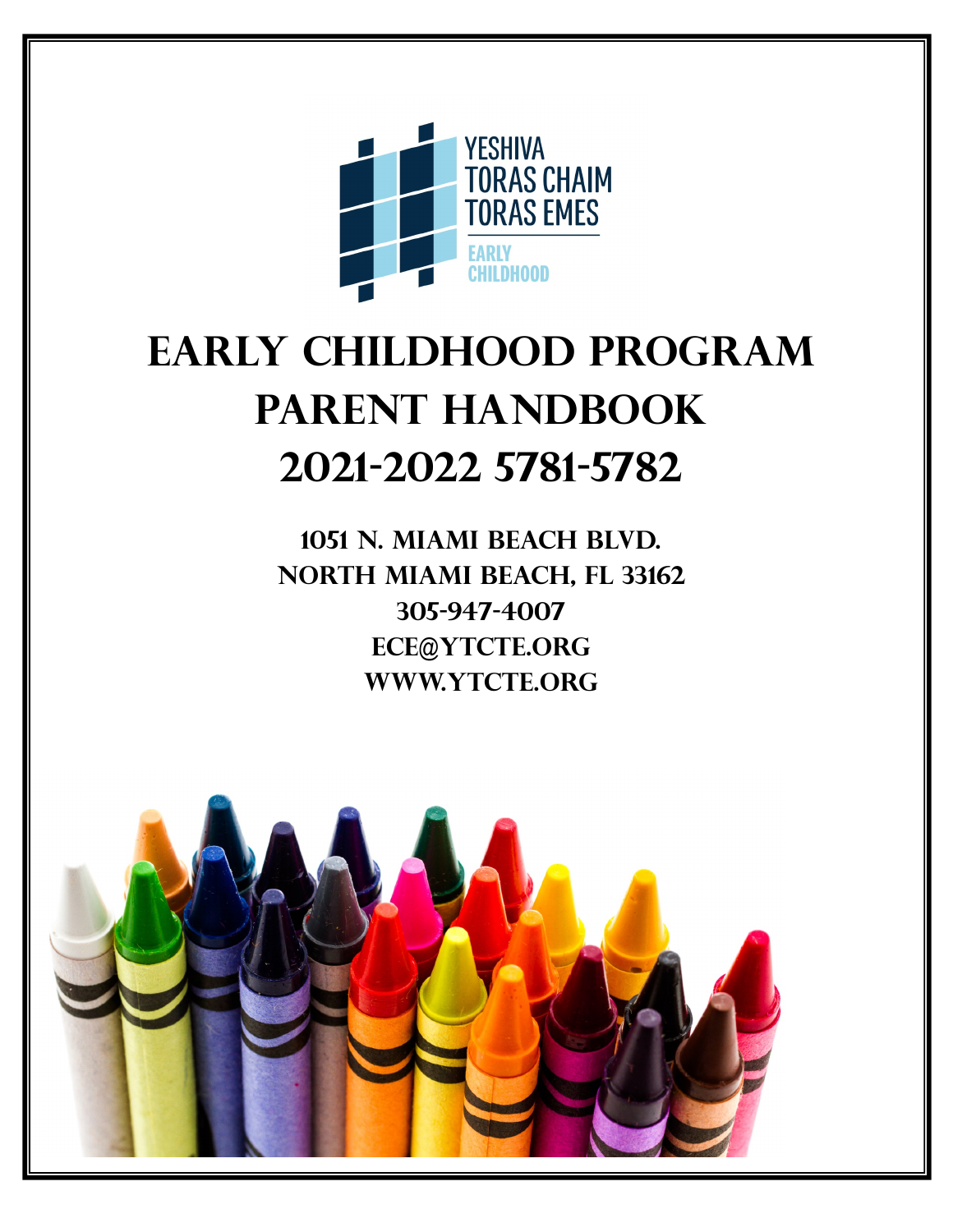#### YTCTE ECE Parent Handbook –2021-2022

#### **INTRODUCTION**

Dear Parents,

I am delighted to welcome you to the 2021-2022 school year! Our dedicated Moros are hard at work preparing for an amazing year ahead and we are eagerly awaiting the arrival of your smiling children.

For families returning to YTCTE, I look forward to seeing you and your children again and continuing to work with your family. For families new to YTCTE, I am excited to meet you and you can rest assured we are committed to supporting your child in the successful transition into our renowned program.

Your child's education, safety and wellbeing are of utmost importance to us. Please be sure to read through this Parent Handbook containing important information about our program and school policies. The information (organized alphabetically) offers guidance related to our standards and expectations and will promote a safe, meaningful and optimal learning experience for your child.

It is an honor to serve as the Director of the Early Childhood where we strive to provide the children with meaningful experiences and relationships that support a love of Torah and mitzvos, academic, and social-emotional growth. You should always feel free to contact me with questions, comments or concerns at [tlevine@ytcte.org.](mailto:tlevine@ytcte.org)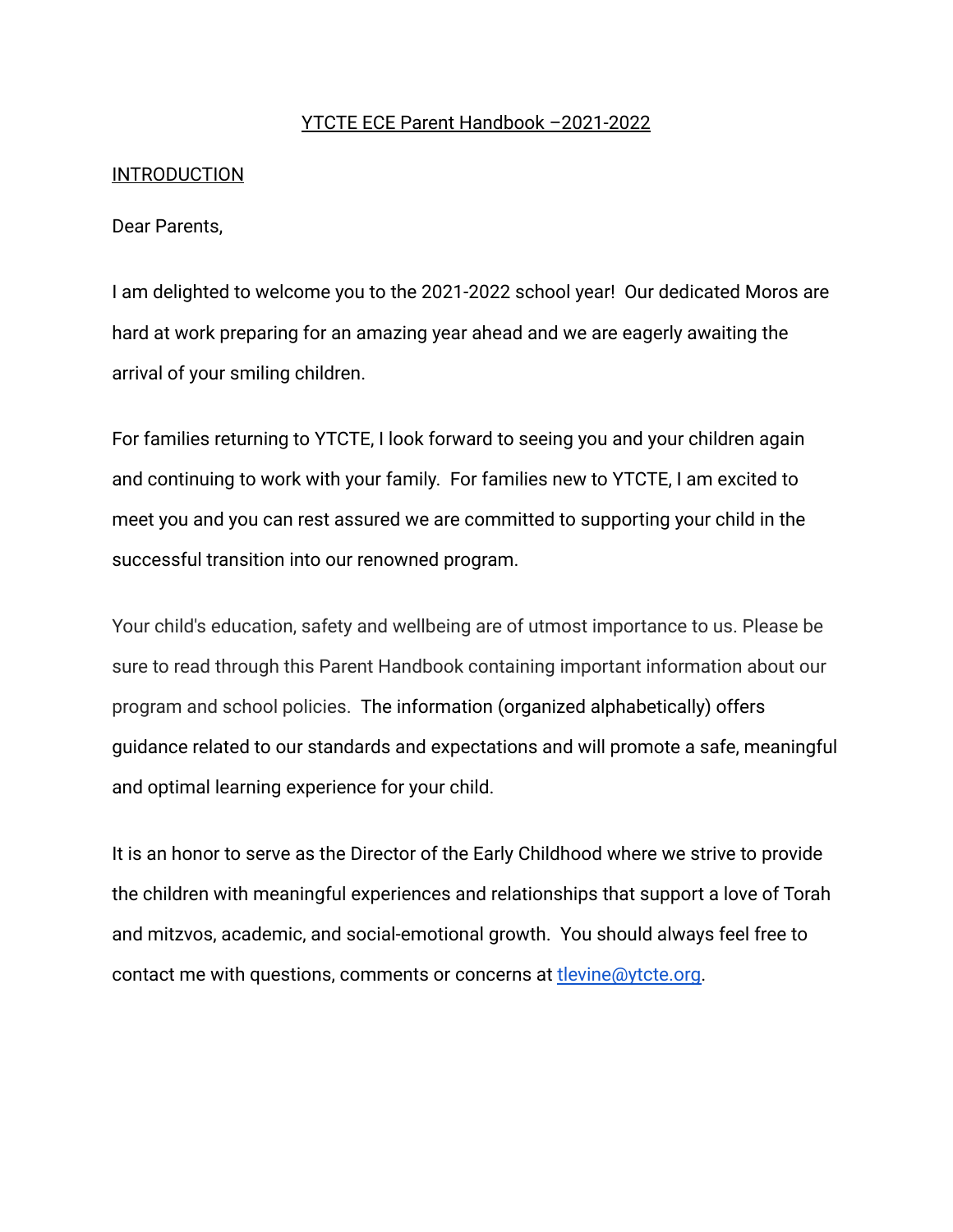On behalf of the entire Team, I thank you for your continued partnership, and for entrusting your child's education and development to YTCTE. It is going to be a fantastic school year!

With warm regards,

Mrs. Talia Levine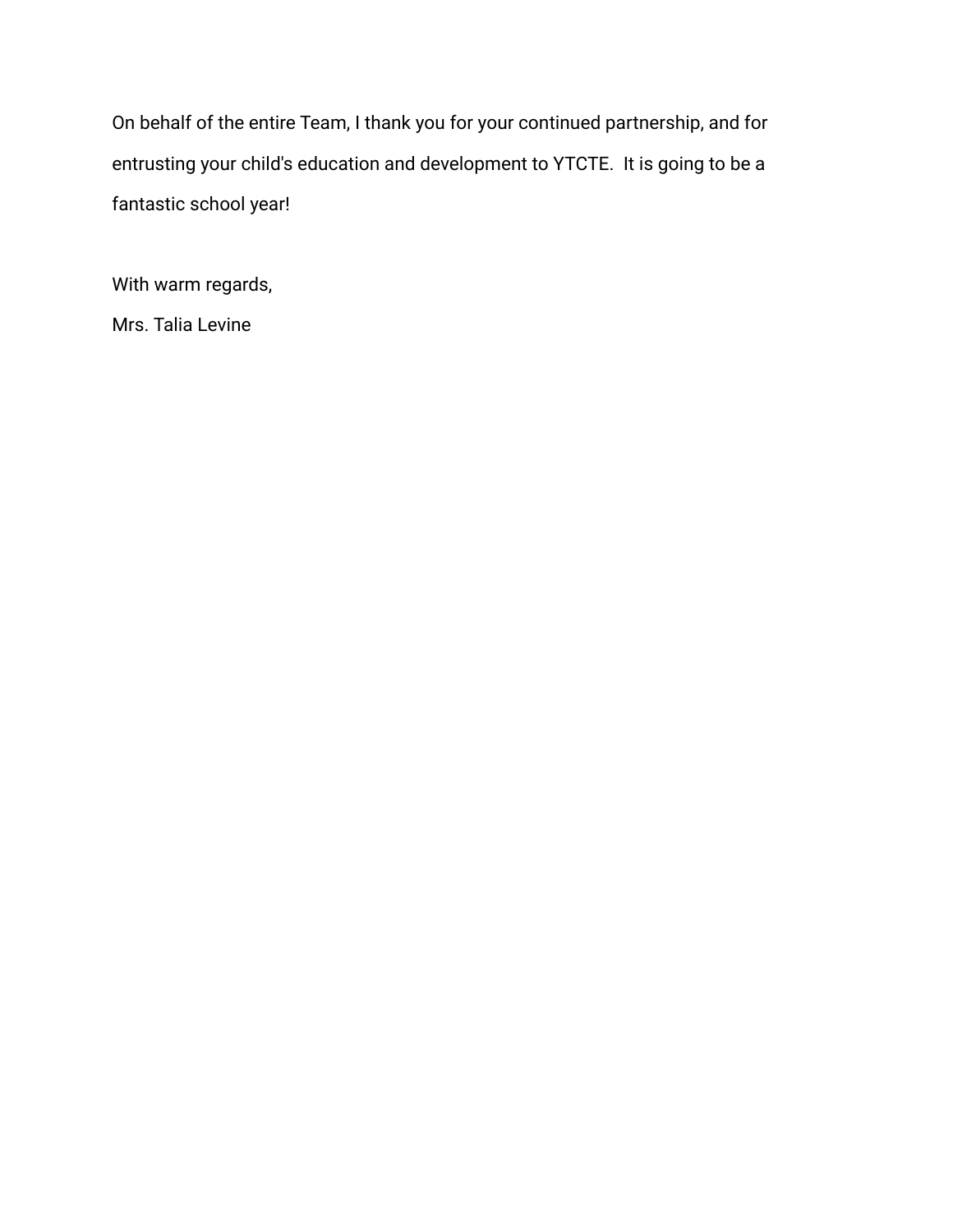COVID-19 POLICIES HAVE BEEN UPDATED TO REFLECT THE CURRENT SITUATION, WITH ONGOING INPUT FROM OUR MEDICAL ADVISORY COMMITTEE. PLEASE REFER TO PERIODIC EMAIL UPDATES FROM [SAFETY@YTCTE.ORG](mailto:SAFETY@YTCTE.ORG) DETAILING CURRENT PROCEDURES.

The first day of school is Wednesday August 25, 2021

Please note the first day is a regular school day. School begins each day at 8:30 A.M. Dismissal Monday – Thursday is at 3:00 P.M. Friday dismissal is at 1:45 P.M.

# BIRTHDAY PARTIES

If your child will be celebrating a birthday at school, please contact the teacher at least three days in advance to schedule a suitable time. Parents are asked to provide simple refreshments such as juice, cupcakes or a cake. All refreshments must be peanut and tree nut free. All baked goods must come from a kosher bakery under strict rabbinical supervision and should be pareve. Please call the school office for the list of acceptable bakeries and see the CRC (Chicago Rabbinical Council) list for acceptable supervisions; [https://www.crcweb.org/agency\\_list.php](https://www.crcweb.org/agency_list.php). Goody bags and party favors are not allowed. Siblings are not permitted to leave class to attend these parties. A maximum of two adult family members may attend (parents and grandparents only).

If you are arranging an out-of-school party for your child, invitations may be distributed in school so long as all members of the class are being invited. Otherwise, invitations must be sent discreetly, outside of school.

#### BITING POLICY

In an early childhood setting we understand that on occasion biting does occur; however, biting can be harmful and frightening to the children involved. We have therefore created a clear policy for dealing with such an occurrence to keep all of our students safe.

When a biting incident occurs we are very clear, firm and calm when dealing with the children.

1. First aid is given to the bite.

2.The child who bites, is removed from the situation and spoken to so that he/she understands that biting is unacceptable. If the child is in Pre-K or Kindergarten and has another biting incident that day (or week), parents will be asked to pick up the child for the remainder of the day.

3.Parents of both children are contacted. Names of the children are not shared with either parent.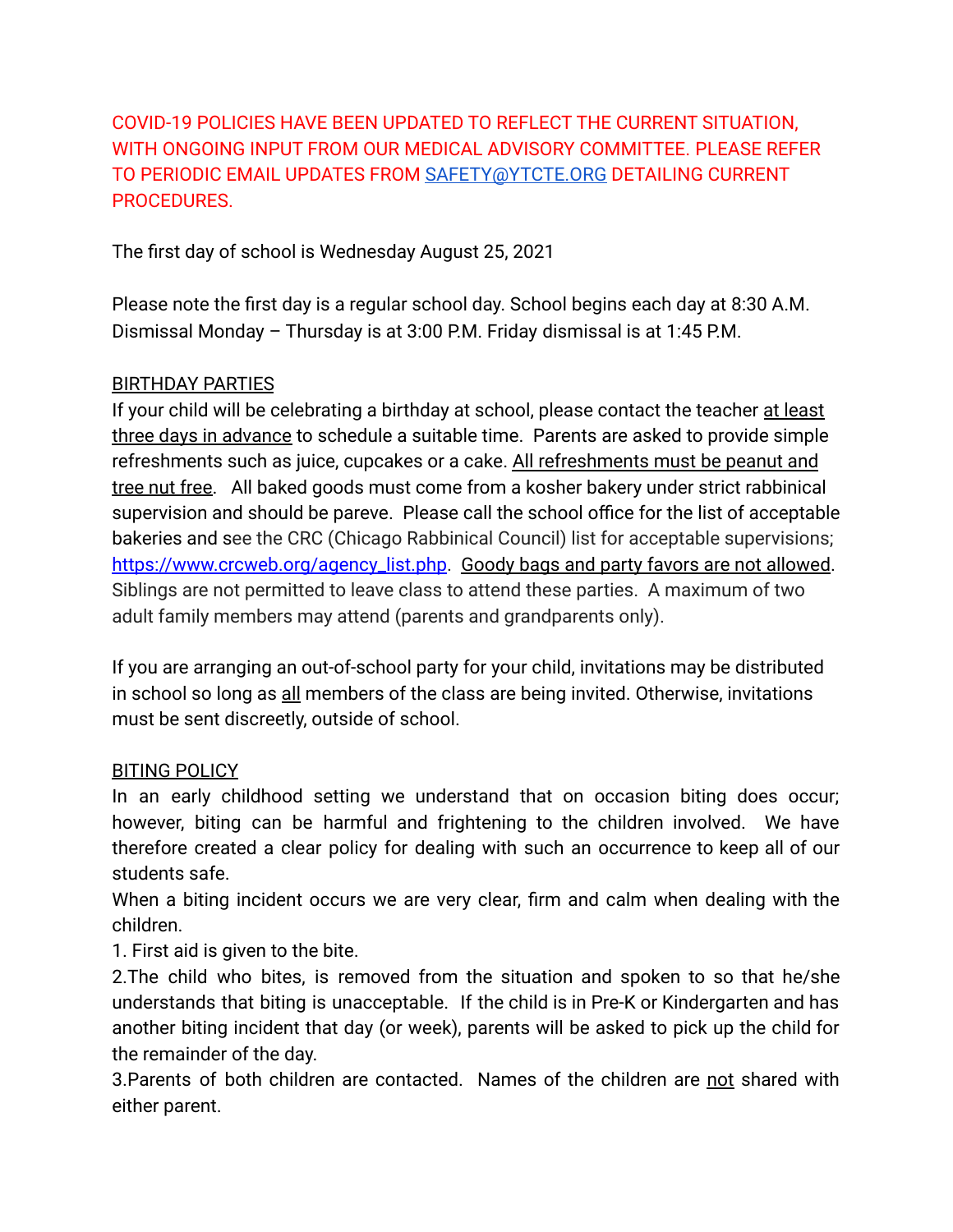# BUS

Daily transportation to and from North Miami Beach, Hollywood and Miami Beach is available. Contact the school office for further information.

#### CHANGE IN CONTACT INFORMATION

Please inform the office immediately if your address, phone number or e-mail address changes during the school year (especially your cell phone number). It is of utmost importance for the school to be able to contact you in case of an emergency.

#### CHILDREN'S DRESS CODE

All boys need to wear tzitzis, a yarmulke and shirts with sleeves. Girls in our kindergarten classes need to wear skirts, blouses or dresses with sleeves. Please dress your children in comfortable clothing that they are able to manage themselves and need not worry about keeping spotless. Please send your child in sneakers. Do not send your child to school in open toe sandals, slippers, Crocs or flip-flops. Please label all articles of clothing with your child's full name including, yarmulkes, tzitzis, sweaters, raincoats and jackets.

#### **COMMUNICATION**

An essential component to successful child education is effective communication with parents. We have set up three formal opportunities for parents to speak with the teachers:

- 1. Back to School Night Wednesday, September 1st
- 2. Parent-Teacher Conferences November 2nd and 9th
- 3. Parent-Teacher Conferences March 29th<sup>th</sup> and April  $5<sup>th</sup>$

In addition, parents are encouraged to contact the school directly throughout the year for any matter related to their child's progress, safety, development or any other concern. Teachers cannot answer phone calls during school hours; however, the school secretary will gladly take messages for the teachers who will then return the call by the end of the following school day. Teachers are also available via email and you will be notified of your teacher's email address. To keep the parents informed regularly, we distribute a Class Newsletter each Friday, containing information related to school activities. They will be sent home with your child and are also available on the school website.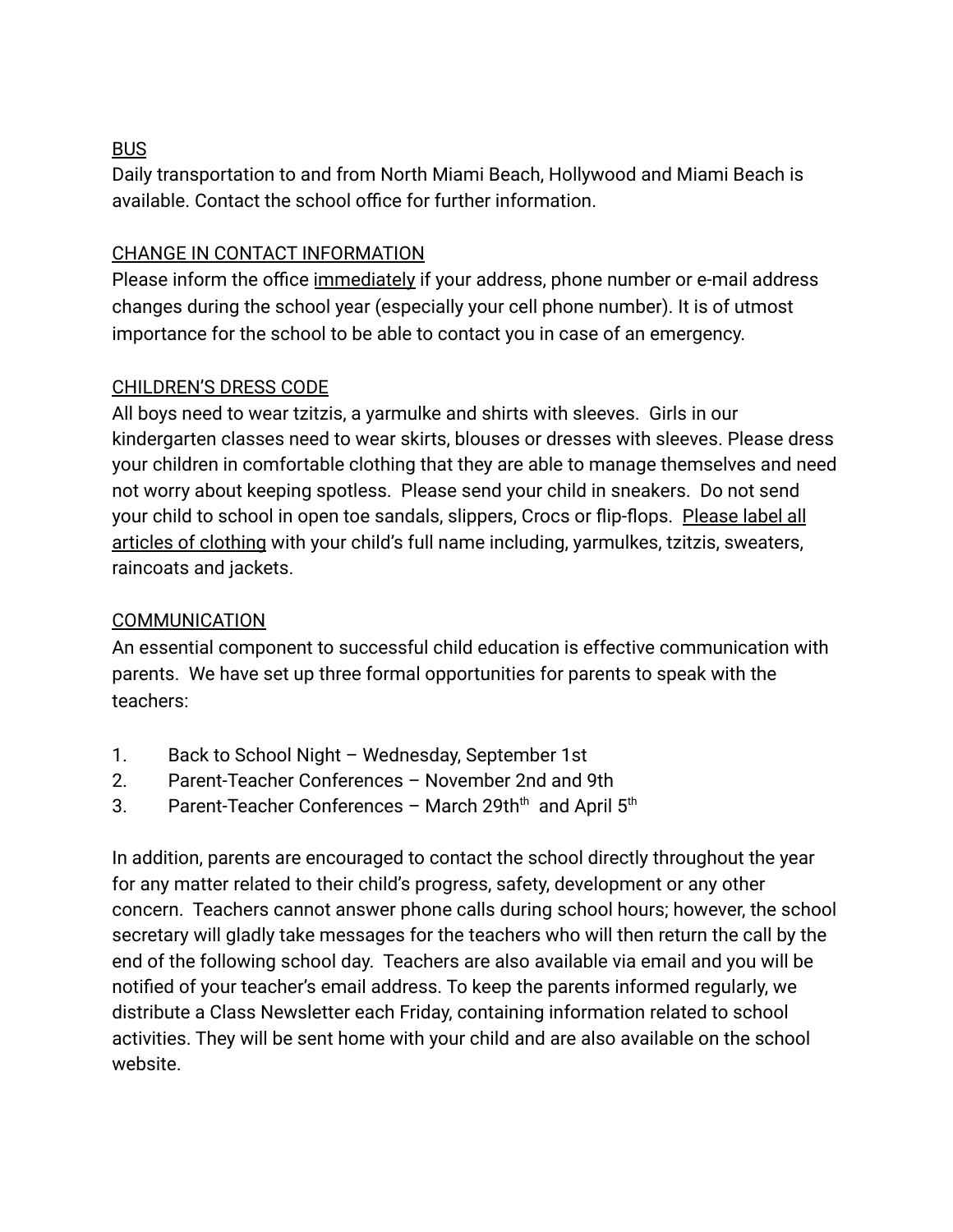#### DIRECTORY

The following should be contacted as needed:

Academic or behavioral issue in the classroom: - Your child's teacher Academic or behavioral concern after speaking with your child's teacher – Director-Mrs. Talia Levine [tlevine@ytcte.org](mailto:tlevine@ytcte.org) Bus Issues - Mrs. Ahuva Stern e-mail transportation[@ytcte.org](mailto:astern@ytcte.org) Carpool Issues – Mrs. Bryna Roth ext. 401, e-mail – broth $\omega$ ytcte.org Hot Lunch Issues - Mrs. Yael Attie ext. 410, e-mail - yattia[@ytcte.org](mailto:stamir@ytcte.org) Covid-19 Related Questions – e-mail safety@ytcte.org Personal Day-to-day Student Issues - ECE Office- Mrs. Bryna Roth and Mrs. Yael Attia School Counselor - Mrs. Shiffy Goldberger - ext. 412, e-mail -sgoldberger@ytcte.org Tuition Payments - Mrs. Julie Kirschenbaum - ext. 220 Financial Office email: financialoffice@ytcte.org Parents Association - Mrs. Sara Levy - 305-924-1199, e-mail - pta@ytcte.org

#### DISCIPLINE POLICY

We use positive child disciplinary methods to assist children with self-control and self-discipline. Rules are respectfully and clearly articulated and consistently implemented in a fair manner. Logical consequences will be employed when necessary. Clear communication with parents along with parent involvement and support are also vital in encouraging our students to live up to their full potential. We have a School Psychologist on staff to help children with social, emotional and behavioral issues. Children may be referred to the School Psychologist by the Administration, and parents may be called in to discuss the issues and support the process.

# DROP-OFF AND PICK UP

Drop-off in the morning starts at 8:15 A.M. and runs until 8:35 A.M. Pick-up in the afternoon starts at 2:45 P.M. and runs until 3:15 P.M.

A.M. and P.M. carpool takes place in and through the parking lot. Children are not to be dropped off or picked up on 11th Avenue during carpool times. When arriving for carpool, all vehicles are to get in line behind the last car and drivers are to pay attention to instructions from school personnel. Parents should ensure that the children exit their vehicles swiftly and toward the sidewalk. Parents should depart immediately after the children safely exit their vehicle to make room for others in the carpool line.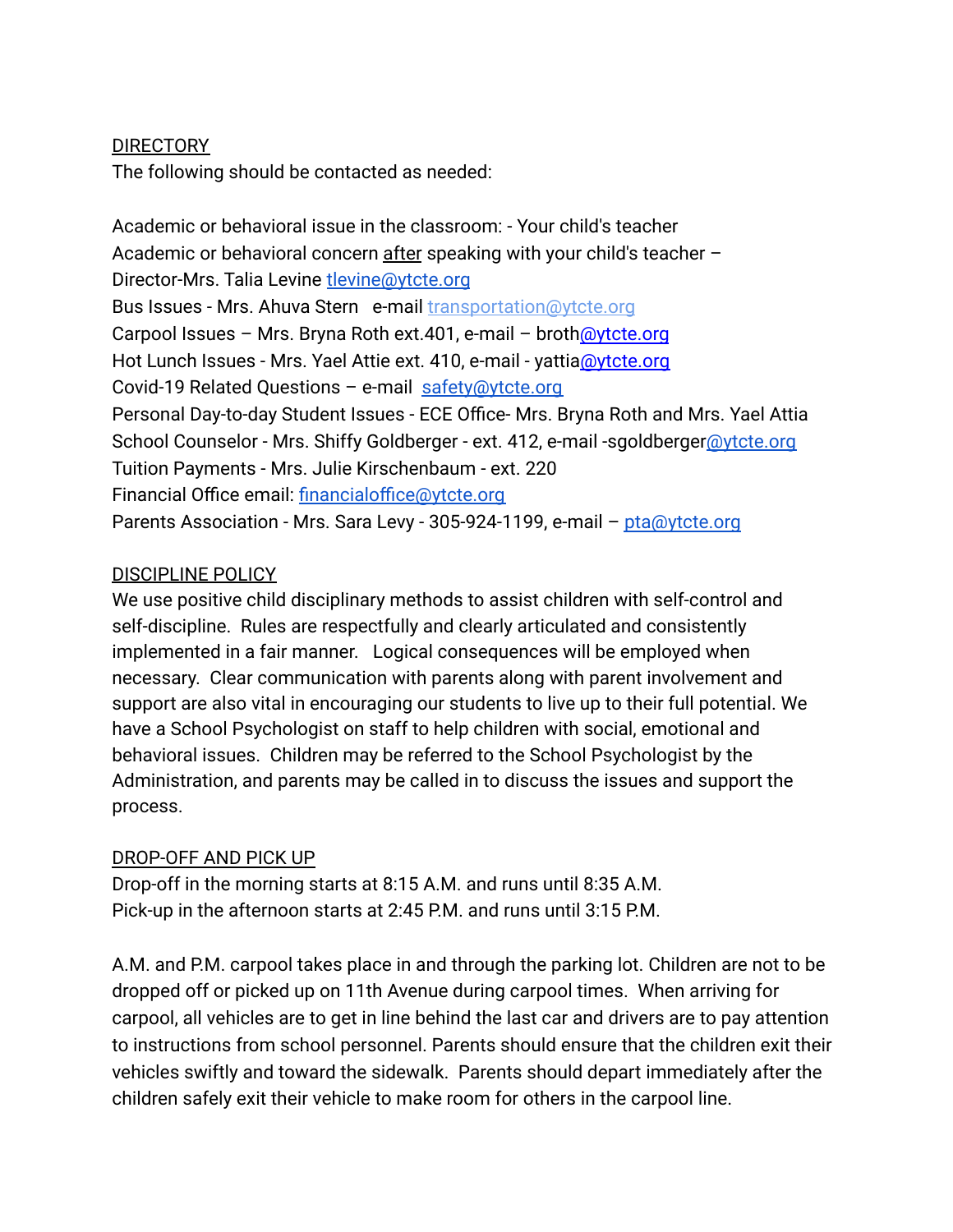Teachers will be available to assist the children from their cars in the morning at the front of the carpool line. After 8:35 A.M. parents must ask Security for assistance.

Our program starts promptly at 8:35 A.M. Please plan to arrive by this time so as to provide your child the time and opportunity to engage in our center activities, which are an integral part of the early childhood curriculum.

Afternoon dismissal is called by carpool number. As soon as your afternoon carpool arrangements are finalized (prior to the start of the school year), please inform the school of your arrangements by either calling the school office at 305-947-4007 or sending an e-mail to broth@ytcte.org. Once we have this information, you will then be assigned a carpool number. Please make sure to post this number in a visible position on your front windshield, so that the teachers calling carpool can see it easily and keep the line running efficiently. When you arrive to pick up your child, line up in the carpool line, stay with your car and assist the teachers in placing the children in your car. Please do not talk on your cellphone during carpool. Securing the children with seat belts or in car seats is the responsibility of the carpool driver. When assisting multiple children with their seatbelts, please move to the front of the line to make room for other parents.

All carpools must arrive at school for the afternoon pick-up by 3:15 P.M. Monday through Thursday and by 2:00 P.M. on Friday. Parents need to realize that by coming late they inconvenience school staff, and jeopardize their child's safety. It is the carpool parents' responsibility to remember whose day it is to drive, and to be on time.

You are responsible for arranging alternate rides for your children (and the children in your carpool) in the event you are unable to pick up your carpool.

If your child will be going to a house other than his/her own, or if you are changing your child's carpool arrangements, please send an e-mail or call the school office no later than 1:30 P.M. All drivers involved in the carpool must be informed of the change of arrangements by the parent. No child will be allowed in another car unless the school has received an e-mail or a call from that child's parent. The school cannot be responsible for last minute changes in carpool arrangements. This is often distressing to the child and creates a lot of unnecessary confusion at dismissal time.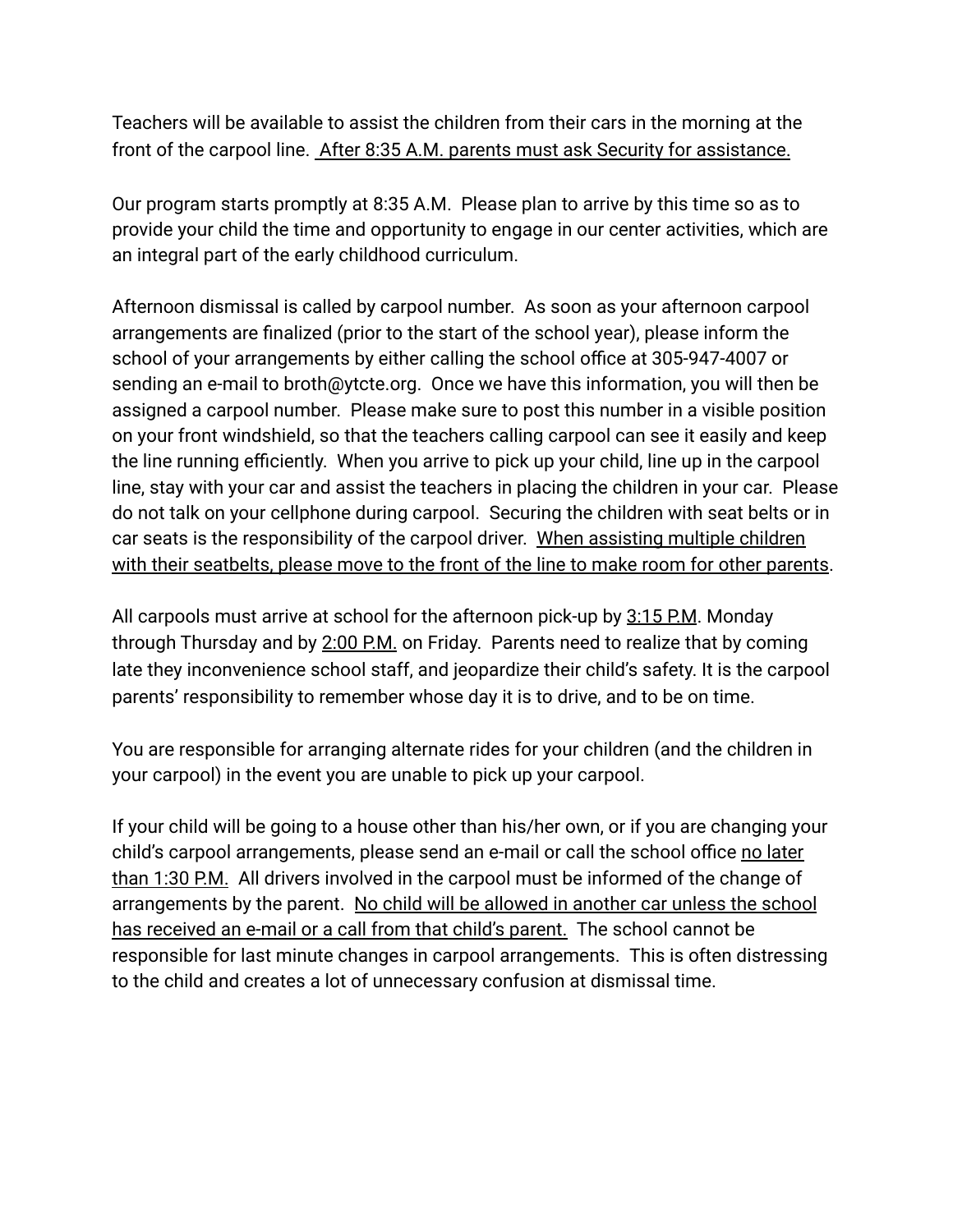#### EXTENDED CARE HOURS

Before care: Monday – Friday begins at 8 a.m.

Aftercare: Monday – Thursday until 4:00 p.m. Friday until 2:15 p.m.

Arrangements for Aftercare should be coordinated through the Early Childhood office. There is an additional fee for Aftercare. Parents must contact the financial office to make payment arrangements.

#### FINANCIAL RESPONSIBILITY

It is the responsibility of each family to keep current with the financial obligation agreed upon with the school. Admission to class at the beginning of the school year is contingent upon finalizing tuition arrangements and timely payment of fees and tuition.

Unpaid tuition is grounds for expulsion from Yeshiva Toras Chaim Toras Emes.

Any family with outstanding obligations during or at the end of the school year, including, but not limited to: tuition, fees, and lost book fees, may not receive report cards or achievement test scores. Timely payment of obligations helps ensure a more productive and efficient program for your child.

#### FOUL LANGUAGE POLICY

Personal and spiritual safety is of paramount importance in our Yeshiva. Saying, writing or hinting at `curse' words (referred to as *Nivul Peh),* is forbidden. The following is our policy of outcomes and consequences for foul language:

First Offense -

The teacher speaks to the child and calls the parent to inform them.

Second Offense -

ECE administrator speaks to child in the office.

Call to parent to notify them of the offense and ask them to speak to their child at home.

Third Offense -

ECE administrator speaks to the child in the office and child remains in the office for the duration of the class activity.

Call to parent to notify them of the offense and ask them to speak to their child at home.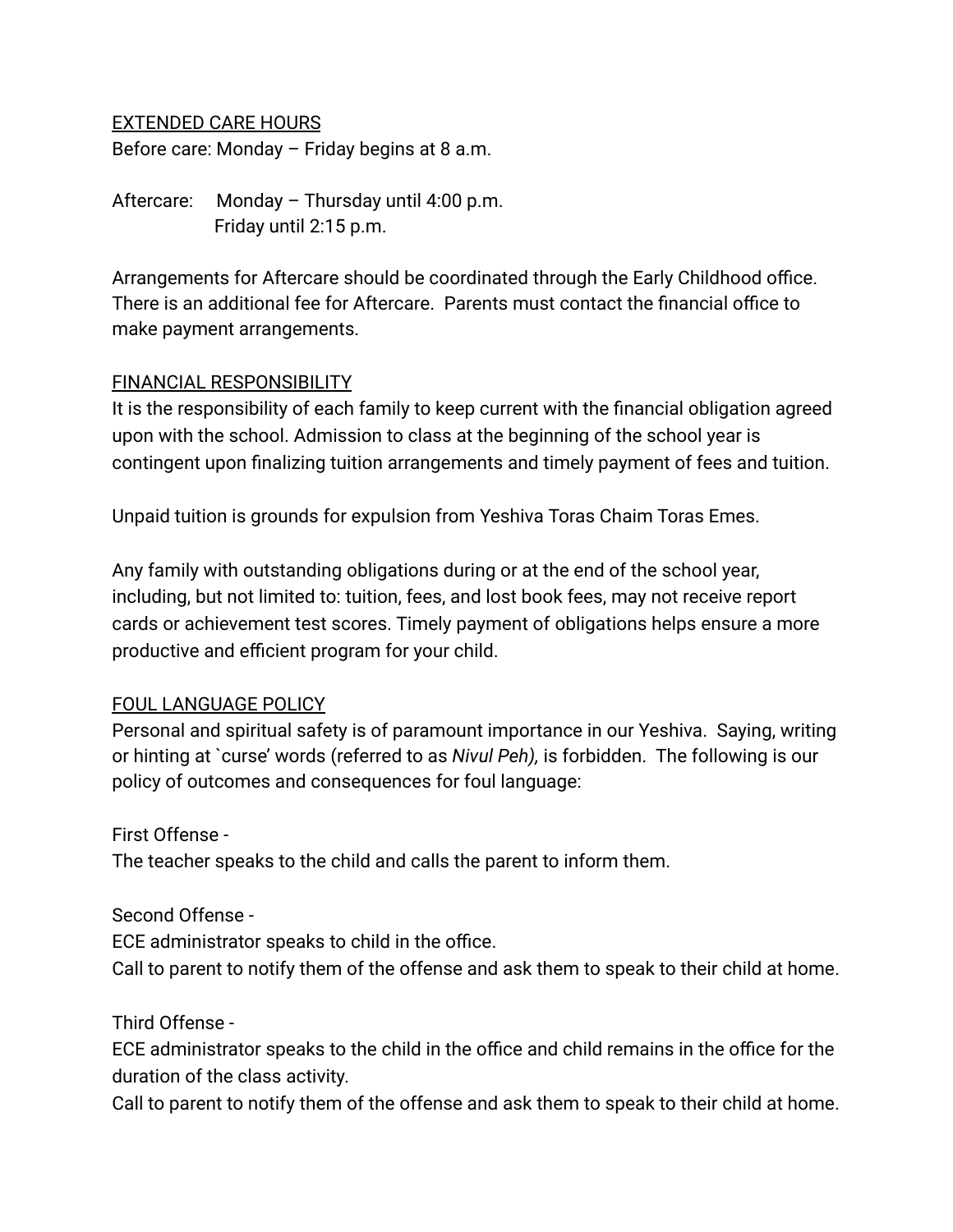# Fourth Offense -

ECE administrator speaks to child in the office and child sits in the office for the duration remaining of that class segment and works on logical learning task. Call to parent to notify them of the offense and ask them to speak to their child at home.

# Fifth Offense -

Child is suspended from the office until end of the day. Meeting or conversation with parents (potential recommendation for out of school support).

#### HEALTH PORTAL

In cases of emergency, parents will be notified immediately. It is the responsibility of each parent to fill out the emergency information properly and keep the information up to date with the school office, so that, if necessary, we may be able to contact the parents at once. School wide emergency situations and instructions will be communicated via text, whatsapp and/or email.

School policy prohibits the faculty or staff from administering oral medication to any student without parental permission.

Before school starts every student must have the health portal completely filled out, with up to date emergency contacts, medical history, medical protocols, including but not limited to medical conditions, allergies and administration of medicine directives, consent to treat and signatures, etc. including the most up to date immunization forms and doctor checkups for each and every child. These forms must be completed before the school year begins on August 25th. Florida state law mandates each student to have a completed and submitted medical portfolio with all required forms.

Be reminded that only valid medical exemptions from childhood vaccinations will be accepted. Religious exemptions are not acceptable for any required immunization.

HEALTH/ILLNESS In order to keep your child healthy and reduce the risk of spreading contagious diseases we ask that you adhere to the following policies:

- 1. Do not send your child to school if they have any of the following symptoms:
- Fever (over 100 degrees)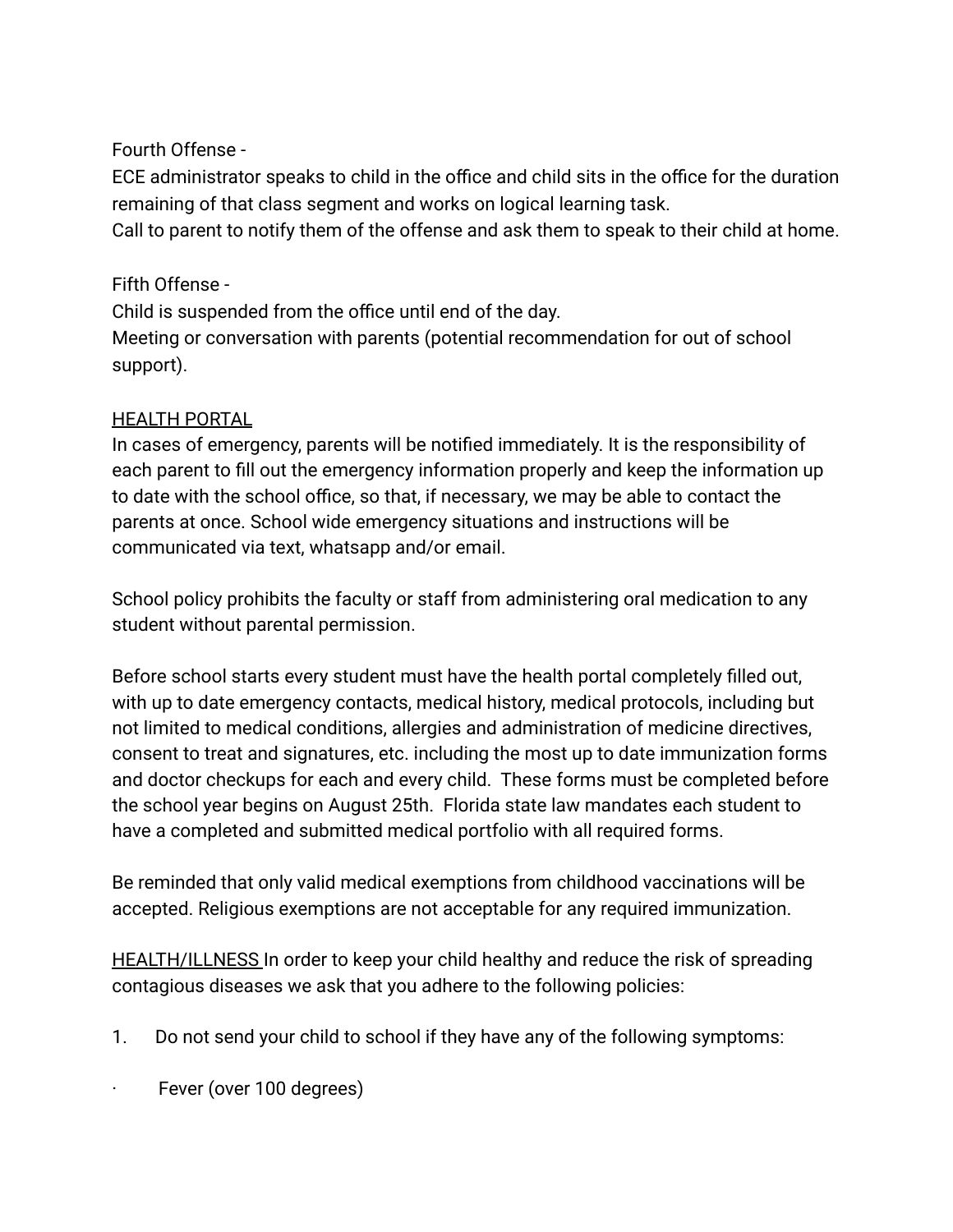- · Diarrhea
- · Vomiting
- Discharge of the eyes or ears
- · Heavy nasal discharge
- · Persistent cough
- · Unidentified rash

Children who develop these symptoms while at school will be brought to the office by a staff member. The parents will be notified to pick up the child. If a parent/guardian cannot be reached the person(s) designated as the emergency contact on the child's record will be contacted. It is the responsibility of each parent to fill out the emergency information properly and keep the information up to date with the school office and on the school portal, so that, if necessary, we may be able to contact the parents at once. Emergency contacts should be local so that in case of an emergency, they are present and available. The child will remain in the office until a parent or other designated individual arrives. Children must be free of symptoms and fever-free without medication for 24 hours before returning to school. If you wish for your child to return sooner, you must present a doctor's note stating they are not contagious and in good health to return to school.

2. Please notify the school at once if your child has been diagnosed with a contagious disease.

Please keep your child home if he/she develops any symptoms of contagious diseases. Children with contagious illnesses should be cared for at home until a doctor verifies that it is safe for them to return to school and they are no longer contagious.

#### LICE POLICY

The recurrent problem of lice and nits in children's hair requires constant attention. School policy is to isolate and immediately send home any child found with lice or nits. That child may return only after appropriate treatment has been given and are determined lice free. It is the responsibility of the parent to keep a child with lice or nits out of school to prevent other children from getting lice and to spare their own child the embarrassment of being separated from their classmates. The problem seems to be particularly acute following vacation periods and therefore all parents are strongly encouraged to check their children's heads and treat accordingly before the school year begins and after extended vacations from school. The school will conduct a check prior to the beginning of the year and periodically thereafter.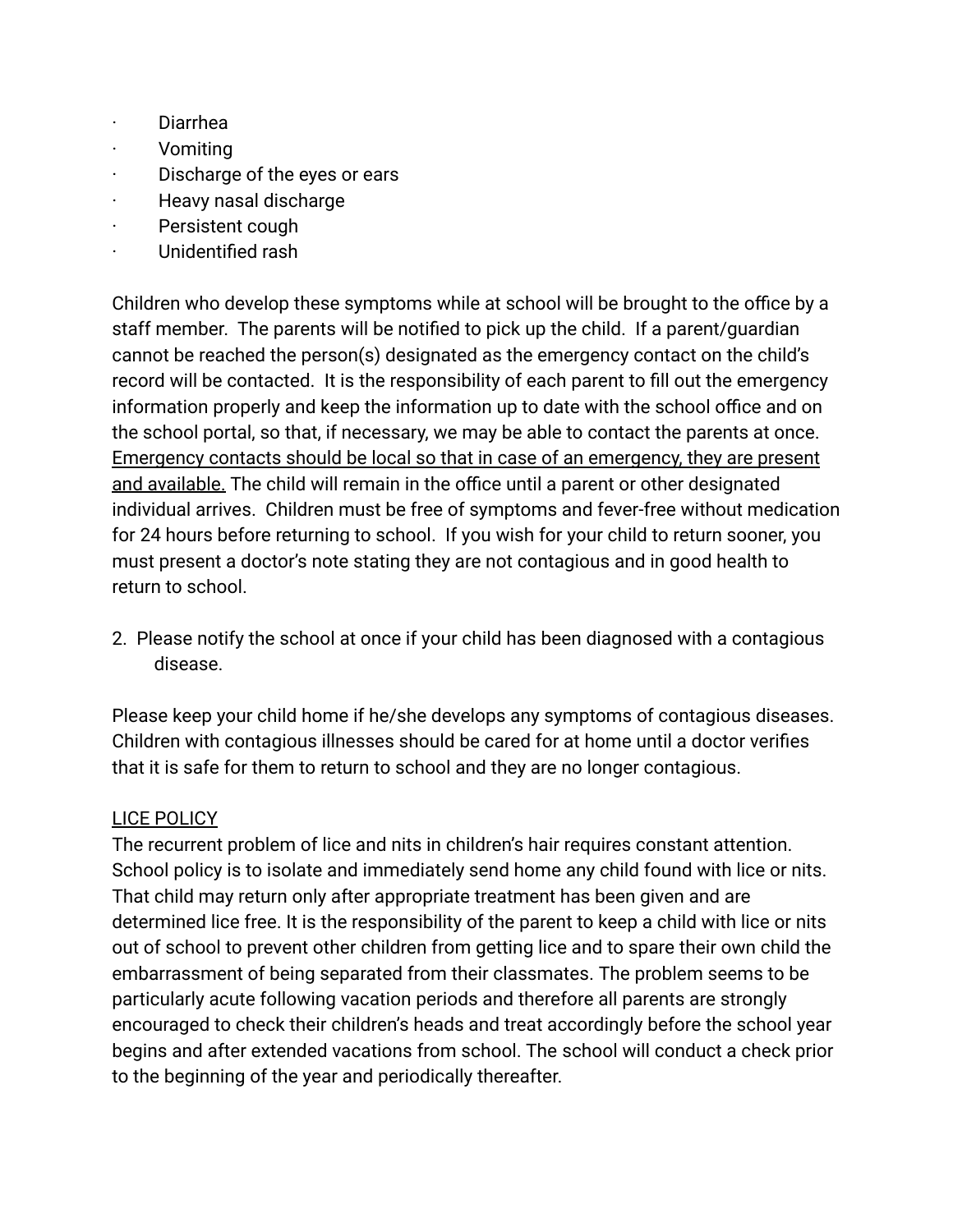#### LOST AND FOUND

Please be sure to label all clothing items sent to school. All items not labeled will be collected and stored in the office. On the first of each month, all collected items will be sent to a local gemach.

#### LUNCH

- 1. Children should bring a lunch to school each day, unless they are signed up for hot lunch. Please be sure to send in a drink with your child, even if they receive hot lunch. Please send an additional snack for the afternoon.
- 2. All lunchboxes should be clearly labeled with your child's name.
- 3. All laws of *kashrus* must be carefully observed. See the CRC (Chicago Rabbinical Council) list for acceptable supervisions; [https://www.crcweb.org/agency\\_list.php](https://www.crcweb.org/agency_list.php).
- 4. All lunches must be nut free. Nuts and nut products are not allowed in the classrooms.

5. Please do not send grapes, popcorn, carrots, hot dogs or hard candies because they are **a** choking hazard.

6. Children are not allowed to share their lunches with other children in the class. Please remind your child not to share their lunch with others.

7. Hot lunches and pizza may be ordered online. The lunches are fleishig on Mondays and Wednesdays. Please do not send dairy snacks on the days the lunch is fleishig.

# **MEDICATION**

The secretary will not administer prescription medication to a child without written permission from a parent or legal guardian and physician. Prescription medication, including Epi pens must be accompanied by precise written instructions from a doctor. The child's name must be typed on the original label of any prescription and be for the sole use of that child. The secretary will dispense medication according to instructions on the label (prescription or over the counter). Medication should be brought to the ECE office in the original container and given to staff directly. Children should not transport medication at any time without first notifying the school.

Epi pens must come with the original updated prescription. Any Student who needs an Epi pen must have two non-expired Epi pens on hand in the office at all times, and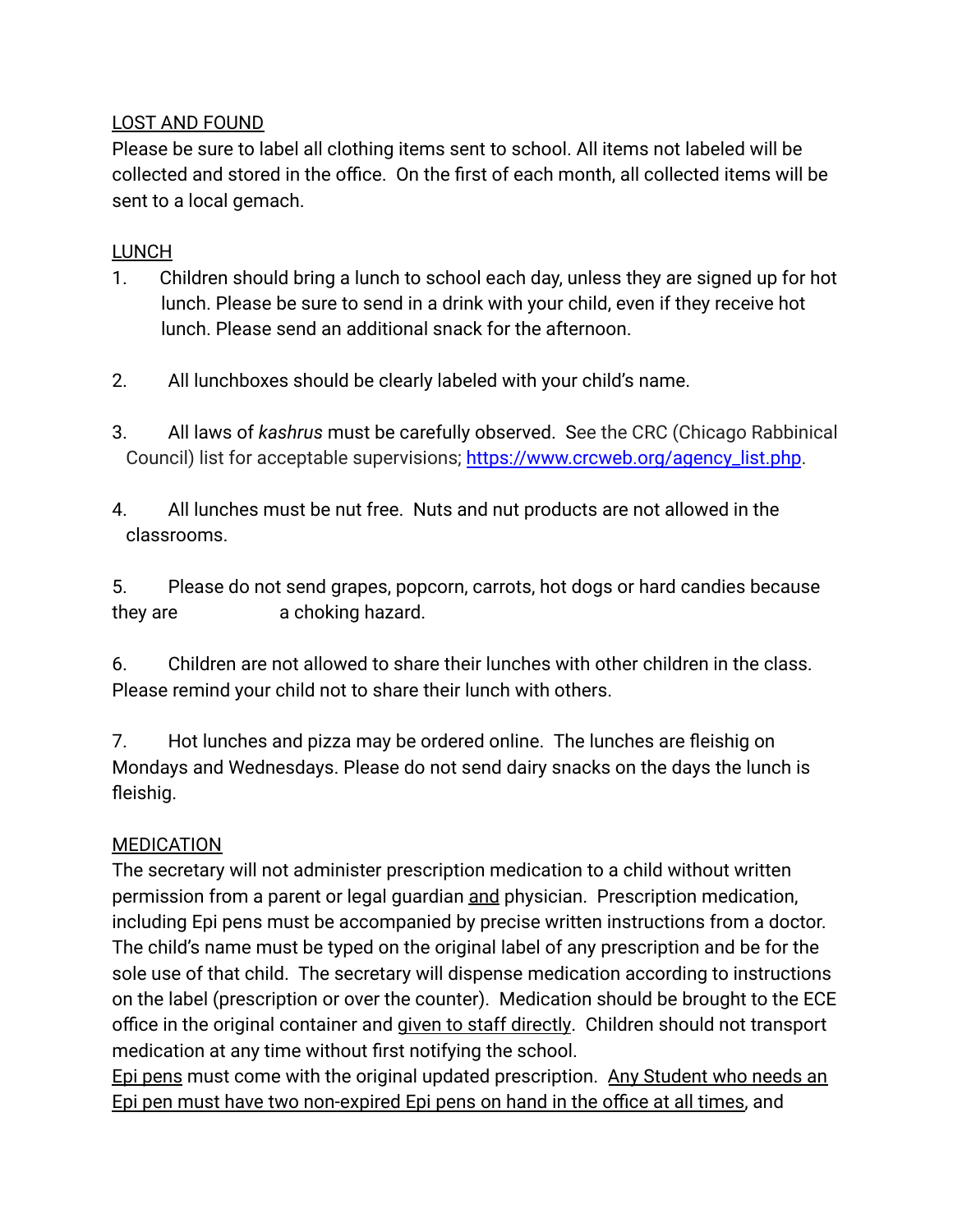Benadryl if needed. Both Epi pens and Benadryl require written permission from a parent/guardian and a physician.

# NUT FREE POLICY

As a number of the children in the Early Childhood Program have severe allergies to nuts, no food items containing even traces of peanuts, tree nuts or nut oils will be permitted.

# PARENTS ON CAMPUS

To enable the smoother functioning of our school day and the children's emotional well-being, parents are only allowed on campus for a previously scheduled meeting or a special class or school event. This includes the first day of school. Our security personnel will assist with late arriving and early departing students, as well as delivering lunches and other situations. This restriction applies to after school hours as well.

# **PTA**

Our active Parents' Association serves an important supportive role in enhancing the children's educational and social well-being. You are urged to get involved. Contact pta@ytcte.org

# SAFETY AND SECURITY

In the event of an emergency of any kind, parents will be notified as soon as possible. It is the responsibility of each parent to fill out the emergency information section on school forms properly and keep the information up to date with the school office. School-wide emergency situations will be communicated via text messaging.

Fire drills and evacuation drills are conducted periodically to make certain our children can vacate the building safely and rapidly.

Lockdown drills are conducted periodically to ensure our children's safety in the unlikely event of a security breach.

All access gates are locked 24/7 (other than the walk-in gate by the boys' building during AM carpool). Each family is furnished a transponder for their vehicle's entry into the school parking lot/carpool line. To gain access through the walking gates, press the buzzer and wait to be granted access.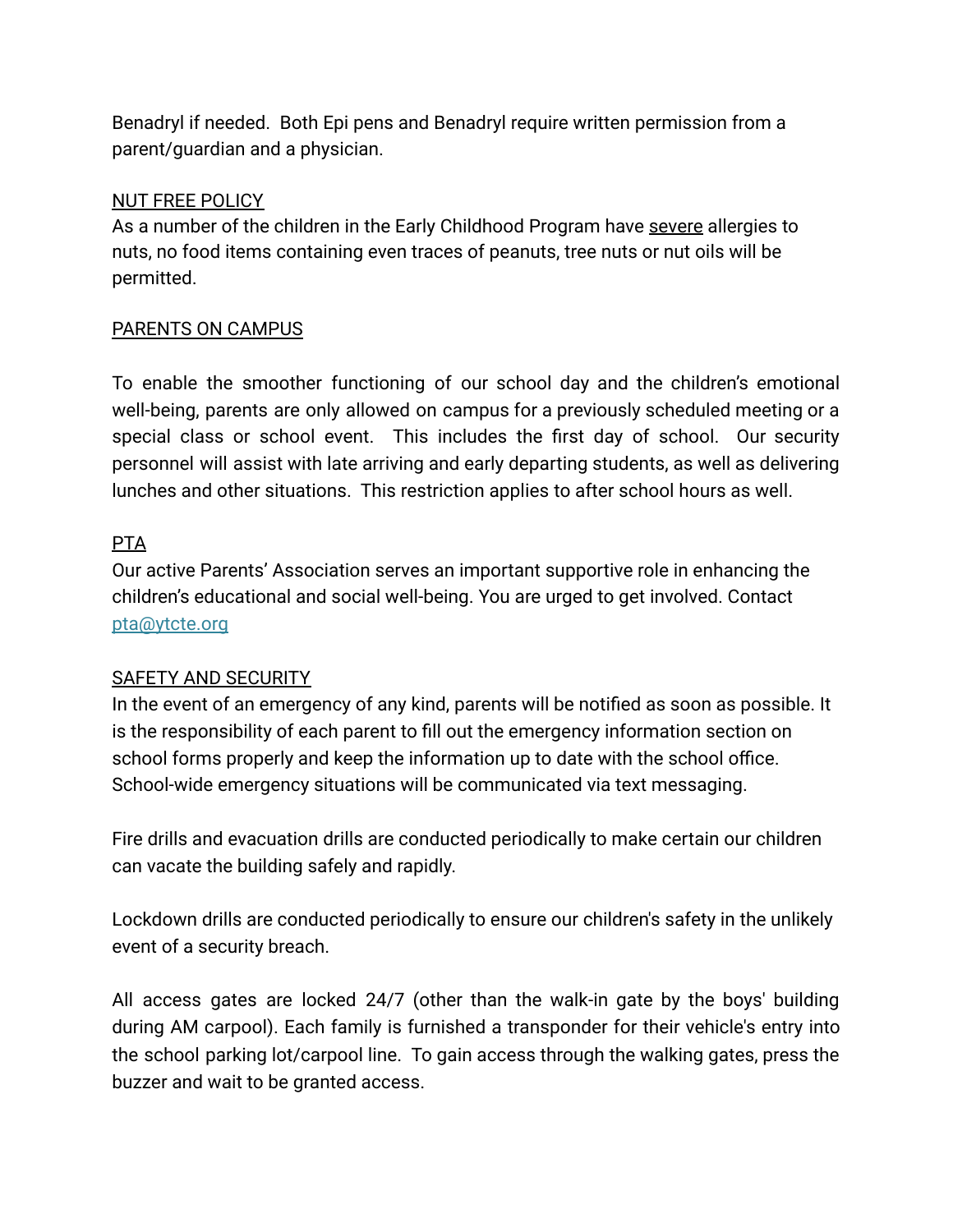#### SIGNING IN / SIGNING OUT

If arriving late to school (after 8:35 A.M.) see procedure above, detailed in the Drop-off and Pick-up section. For early dismissal, notify the office in advance. When arriving at school, proceed to the carpool line and ask Security to call the ECE office to dismiss your child. Your child will be escorted to your car.

#### SNACKS

Snacks will be served in the morning to all pre-school children. This will consist of a Mezonos snack and water. Parents are responsible to send in healthy snacks for their child/children. Please remember not to send in any products containing nuts. Parents are also asked to send in an extra snack if your child/children will be staying in aftercare.

# TOILET TRAINING POLICY

Children must be completely toilet trained prior to enrollment in our school (including the 3 year old classroom). The child should be in cloth underwear and not in diapers, pull-ups, or training pants. Children are expected to use the toilets and clean up properly without assistance from teachers or teacher assistants. Assistance with hand washing reminders and clothing fastening will be given as necessary. In the event the child is found not to be fully toilet trained as indicated by 2 or more "accidents" (inability to reach the toilet on time, wetting or soiling undergarments) in one day/week, he/she will be asked to stay home to work towards readiness. A notice will be given to the parents before this action takes place. The child may return to school when complete toilet training is achieved. Soiled garments will be placed directly in a Ziploc bag, to be sent home. Please be sure to send back a clean pair of clothing to school the following day.

# TOYS FROM HOME

Please do not send any toys to the program as they might break or get misplaced. We provide a wide variety of materials for children to play with. In the event a child brings a toy or other personal belonging to school, the school assumes no responsibility if the item is lost or damaged.

# VISITOR ATTIRE

A Yeshiva has the inherent holiness of a Torah Institution. Therefore, parents and all visitors, including childcare providers, whether they enter the building or wait outside, need to come dressed in a respectful manner, in accordance with the tznius (modesty) standards of the Yeshiva. Parents must take responsibility for the dress of their child's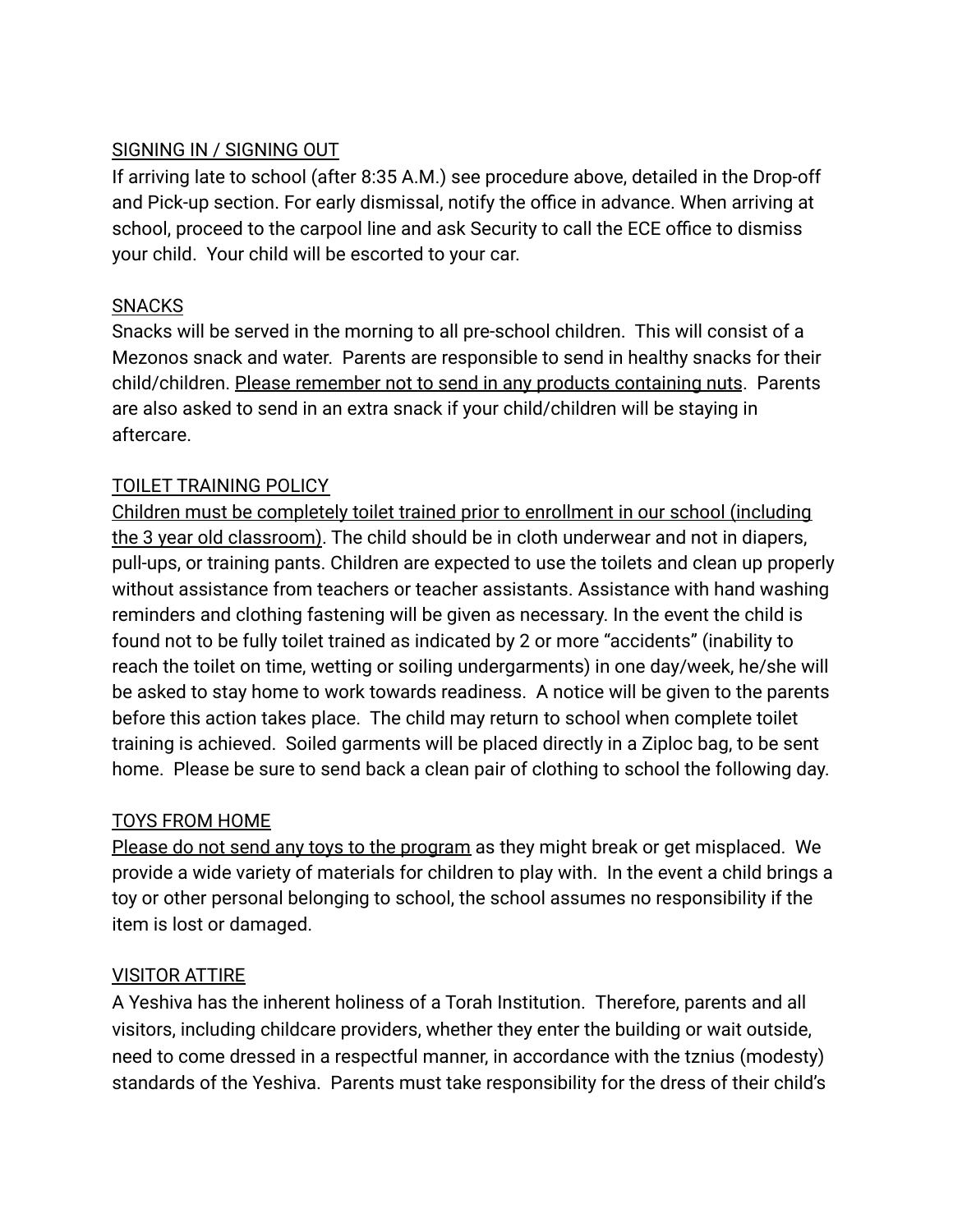caretakers and babysitters when sending them to school. Women should wear dresses or skirts and blouses with sleeves. Men should wear a yarmulka.

Similarly, all adults accompanying classes on trips need to represent the standards of the Yeshiva and dress with modesty. Women should wear dresses or skirts that cover the knee, blouses that cover the collar bone and sleeves that cover the elbow. All garments should not be form fitting or tight. Men should wear long pants and a yarmulke or head covering.

#### VISITING AND PARKING

When picking up or dropping off a student during the school day, enter the parking lot and park where directed by the security guard. Cars and especially vans should not be parked near the school buildings on N.E. 11th Avenue as they block passing drivers' visibility, creating a hazard for students and teachers crossing the street. With ongoing security concerns, this remains a critical issue – cars should not be parked in front of either school building between 7:30AM and 5:30PM on school days.

#### VPK

In order to receive VPK funding, as stated on your tuition contract, all parents with a child in VPK are required to sign VPK attendance papers. Failure to comply will result in the month's VPK credit to be forfeited and will be added to your TADS payment or obligation.

# WEATHER-RELATED CLOSINGS AND EMERGENCIES

In the event of an impending storm, the administration will decide on canceling school on a case by case basis. There will be no school if a hurricane warning is in effect in Miami-Dade County. For any other set of circumstances or other emergencies, parents are encouraged to visit our website www.ytcte.org and click on their child's division, or call the YTCTE Automated Information Line - 305-209-0495 for a message regarding schedule changes and school closures. This number is designed to work even if there is no power in the Yeshiva.

In addition, a text or whatsapp message will be sent directly to your cell phone, conditions permitting. Check for an email message as well.

After a school closure, the campus must be thoroughly inspected and electrical power must be restored before reopening. Information about resumption of classes will be made available through the website, and where possible, calls will be made and texts, whatsapp messages and e-mails will be sent.